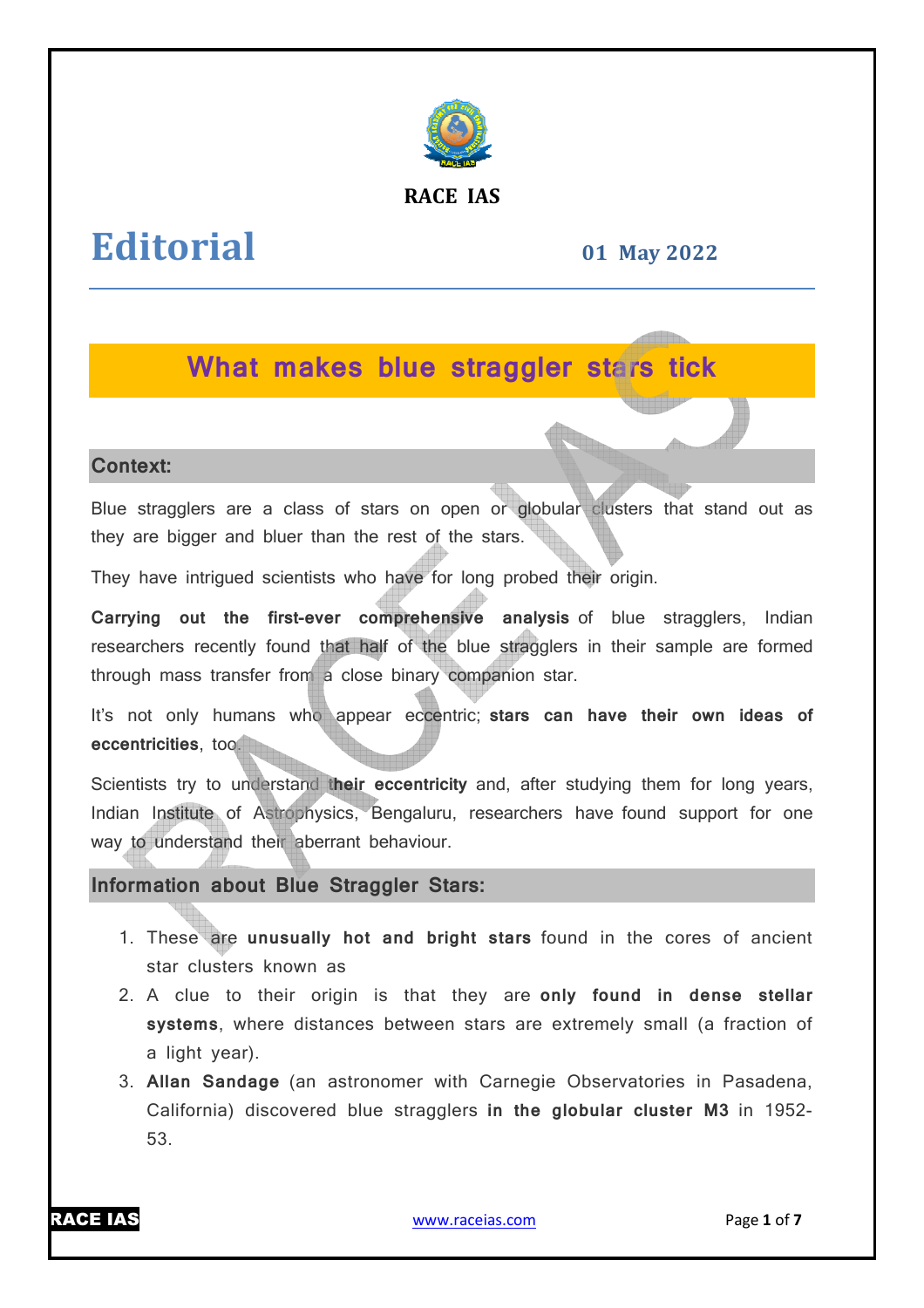- 4. Most are located at least several thousand light-years away from the sun, and most are around 12 billion years old or more.
- 5. The Milky Way's largest and brightest globular is **Omega Centauri.**

**Scientists at Indian Institute of Astrophysics found support for one way to understand peculiarity about Blue Straggler Star:**

- 1. The researchers made use of the observations by the UVIT instrument (Ultraviolet Imaging Telescope) of **Astrosat, India's first science observatory in space.**
- 2. Earlier in September 2021, in the **first-ever comprehensive analysis of blue stragglers**, Indian researchers had proposed a hypothesis for the evolution of blue straggler stars.
- 3. Blue Straggler Star are **hot, blue, massive stars** and seem to have a different trajectory of evolution from the norm.
- 4. There are a few stars that, when they are expected to start expanding in size and cooling down, do just the opposite.
- 5. They grow brighter and hotter as indicated by their blue color.
- 6. Thus, standing out from the cooler red stars in their vicinity in the colormagnitude diagram.
- 7. Since they lag their peers in evolution, they are called stragglers, more specifically, blue stragglers, because of their hot, blue color.

#### **Stars classification and Stellar ageing:**

- 1. To know what blue stragglers are, it is necessary to understand **how stars are classified and their evolution**, studied.
- 2. Our Sun, for example, is what is called a **main sequence star**, and, given its mass and age, it is expected that once it has **converted all its hydrogen into helium**, its core will get denser, while outer layers expand.
- 3. So, it will **bloat into a red giant**. After this phase, its fuel spent, **it will shrink,** becoming a smaller, **cooling star** called a **white dwarf star** at the end of its life.
- 4. To study the behaviour of the star, you could plot a graph of the **colour of a star,** which is an **indication of its surface temperature**, against its magnitude, which is related to the total energy given off by it.

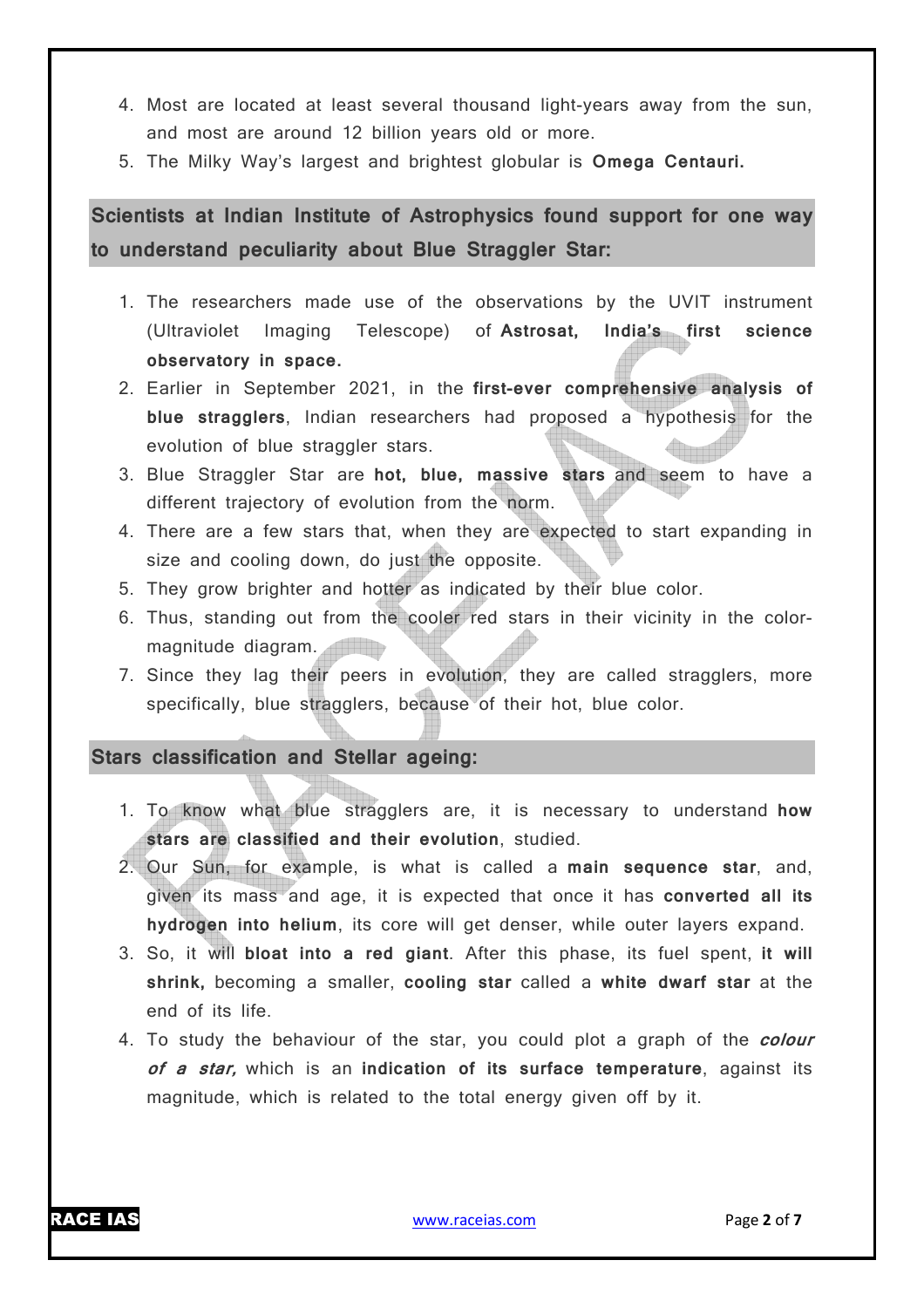- 5. If you do this for all the stars in a globular cluster, a large number of stars are seen to find a place within a band known as the main sequence.
- 6. Our Sun is a main sequence star, too, and the expectation is that all main sequence stars follow a pattern of evolution pretty much like our Sun's fate, which was described earlier.

#### **Reasons for Blue Stragglers behaviour:**

- 1. There are a few stars that, just at the stage of their lives, when they are expected to start expanding in size and cooling down, **do just the opposite.**
- 2. They **grow brighter and hotter** as indicated by their blue colour, thus standing out from the **cooler red stars** in their vicinity in the colourmagnitude diagram.
- 3. Since they lag behind their peers in the evolution, they are called stragglers, more specifically, blue stragglers, because of their hot, blue colour.
- 4. The puzzle of why a blue straggler is more massive, and energetic, than it is expected to be may be resolved in several ways: One to simply show that these do not belong to the family of stars in the cluster, and hence not expected to have the group properties.
- 5. But if they actually belong to the group, the evasive behavior is due to **these stars gaining mass from a binary companion.**
- 6. In this second scenario, the straggler draws matter from the giant companion star and **grows more massive, hot and blue**, and the red giant to end up as a normal or smaller white dwarf.
- 7. The third possibility is that the **straggler draws matter from a companion star,** but that there is a third star that facilitates this process.
- 8. The IIAP researchers have shown evidence that **supports the second of the hypotheses listed above.**

#### **Conclusion:**

The study will help improve understanding of these stellar systems to uncover exciting results in **studies of large stellar populations**, including galaxies.

Following these findings, the researchers are conducting detailed analyses of individual blue stragglers in the catalogue to obtain their stellar properties.

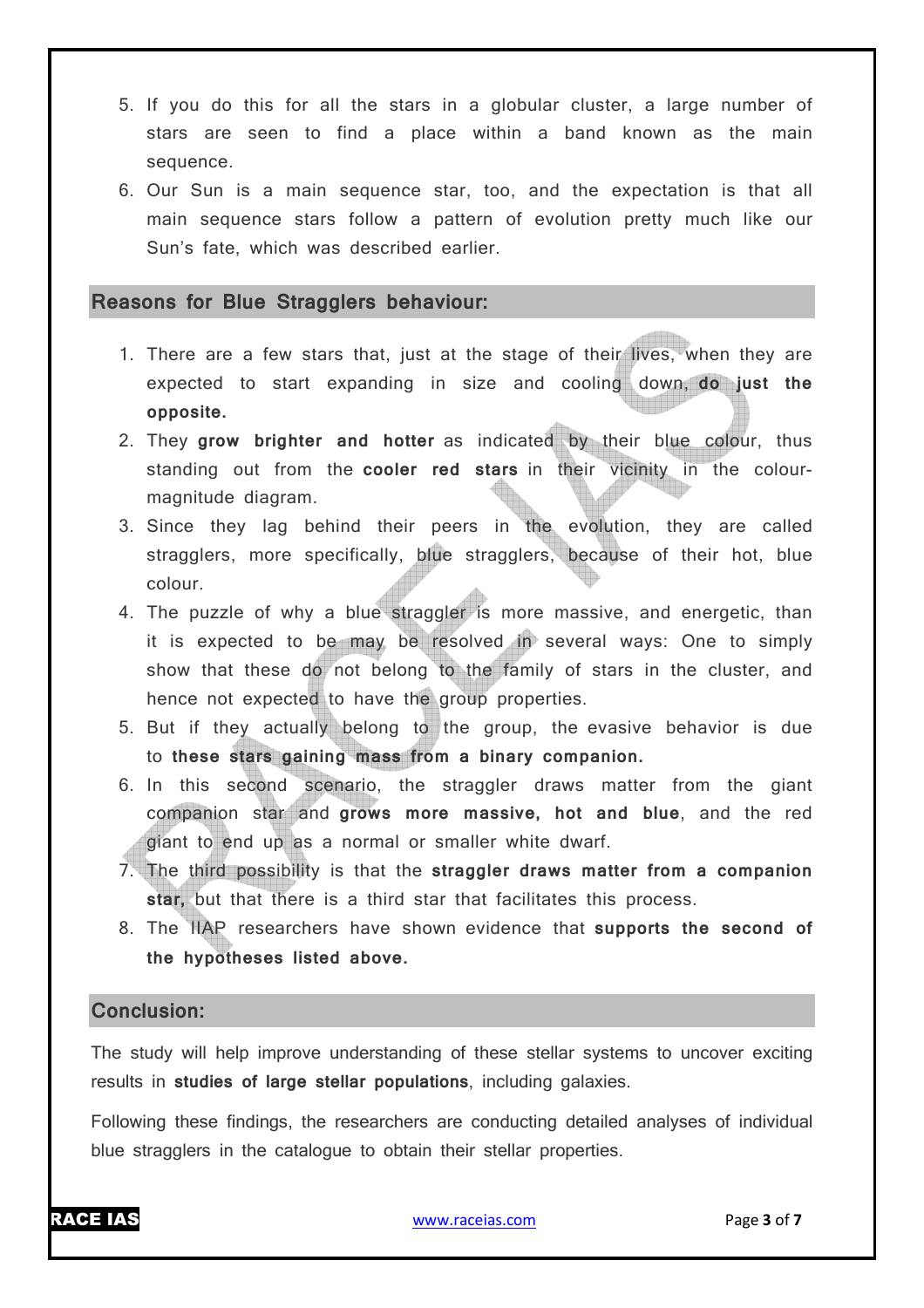Furthermore, interesting clusters and blue stragglers identified in this study will be followed up with ultraviolet imaging with **Ultra-Violet Imaging Telescope on AstroSat, India's first dedicated space observatory**, as well as the 3.6 m Devasthal Optical Telescope in Nainital.

The team carefully selected the target star clusters based on the likelihood of such stars present in them.

It was not an easy task to prove that these stragglers belong to the group. Not just this. It was also no mean task to choose objects that were **safe for collecting data using the sensitive UVIT.**

They developed unique tools to differentiate binary systems among the blue stragglers.

All of these took time, but the persistent study of the team consisting of several PhD students led to the conclusive evidence of **white dwarf companions to blue stragglers.**

# **Freebie Politics in India**

Recent news on the **collapse of the Sri Lankan economy** has engendered a fresh debate on the state's role. The government of Sri Lanka cut taxes across the board and provided several free goods and services. Consequently, the economy collapsed and the heavily-indebted country was left with no choice but to default on its commitments.

As a corollary, the **issue of freebies** given out by Indian states has come under the lens here. Over the years the **freebies** have become **an integral part of the politics in India**, be it for making promises in the electoral battles or providing free facilities to remain in power. <u> Timbro de la pro</u>

#### **What are Freebies?**

- Political parties promise to offer **free electricity/water supply, monthly allowance** to unemployed, daily wage workers and women as well as gadgets like laptops, smartphones etc. in order **to secure the vote of the people.**
	- $\circ$  The states have become habituated to giving freebies, be it in the form of loan waivers or free electricity, cycles, laptops, TV sets and so on.
- Certain kinds of expenditure that are done under populist pressures or with elections in mind may be questionable.

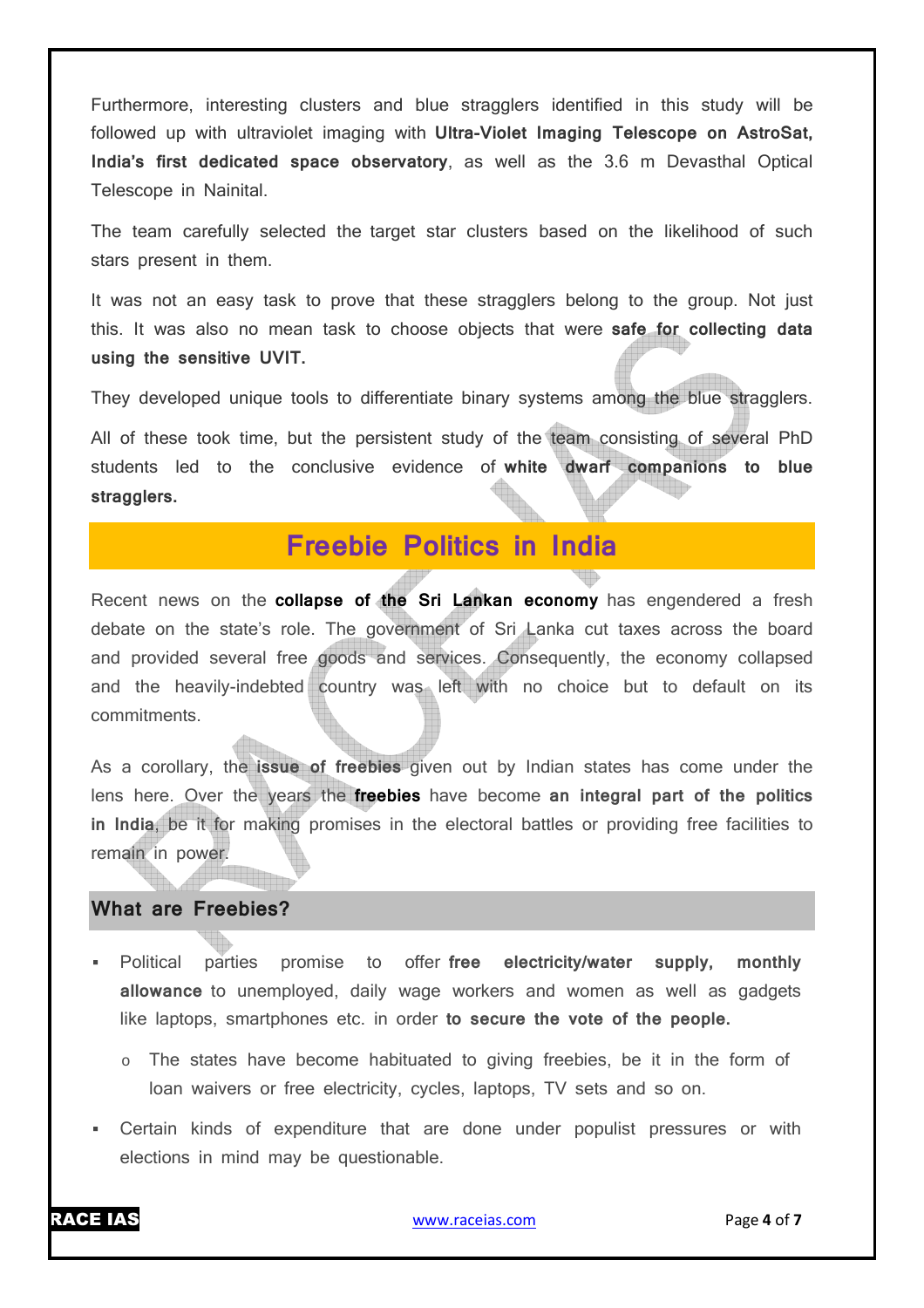o But given that in the last 30 years there has been **rising inequality**, some kind of **relief to the population in the form of subsidies may not be unjustified** but actually necessary for the economy to continue on its growth path.

#### **What are the Arguments in Favour of Freebies?**

- **Facilitates Growth**: There are some examples which show that some expenditure outlays do have overall benefits such as the **Public Distribution System, employment guarantee schemes, support to to to education** and **enhanced outlays** for health, particularly during the pandemic.
	- o These go a long way in increasing the productive capacity of the population and help build a healthier and a stronger workforce, which is a necessary part of any growth strategy.
	- o The same goes for a State spending on education or health.
- **Boosts Industries**: States like Tamil Nadu and Bihar are known for giving women sewing machines, saris and cycles, but they buy these from budget revenues, **contributing to the sales of these industries.**
	- o It can be considered a **boost for the supplier industry** and not a wasteful expenditure, given the corresponding production.
- **Essential for Fulfilling Expectations:** In a country like India where the states have (or don't have) a certain level of development, upon the emergence of the elections, there are **expectations from the part of people which are met by such promises** of freebies.
	- Moreover, there are also **comparative expectations** when the people of the adjoining/other states (with different ruling parties) get freebies.
- **Helps Lesser Developed States:** With the states that have comparatively lower level of development with a larger share of the population suffering from poverty, **such kind of freebies become need/demand-based** and it becomes **essential to offer the people such subsidies for their own upliftment.**

#### **What are the Downsides of the Freebies?**

 **Macroeconomically Unstable:** Freebies undercut the basic framework of macroeconomic stability, the politics of freebies **distorts expenditure priorities and outlays remain concentrated on subsidies** of one kind or the other.

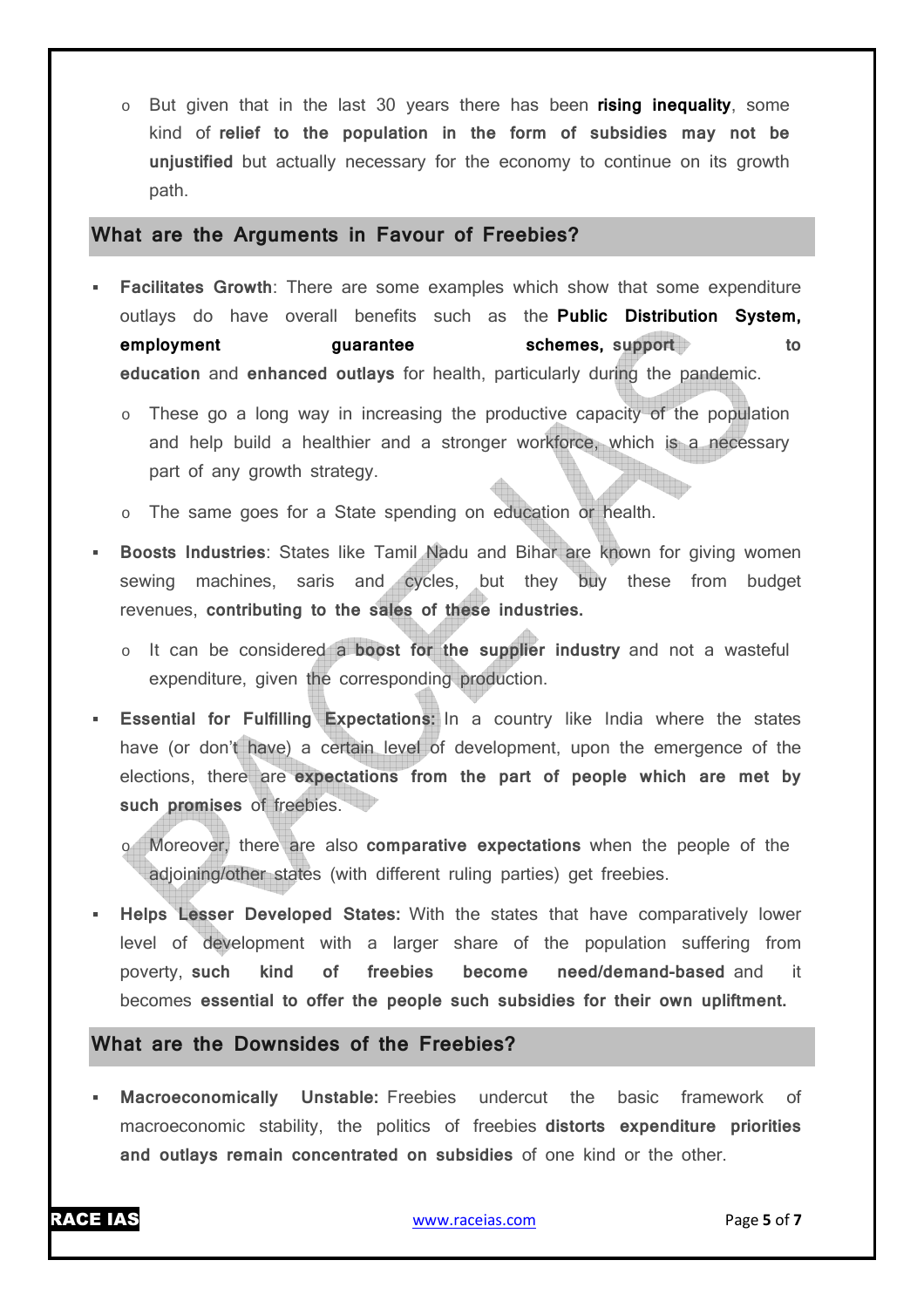- **Impact on States' Fiscal Situation:** Offering freebies, ultimately, has an **impact on the public exchequer** and most of the **states of India do not have a robust financial health** and often have very limited resources in terms of revenue.
	- o If states keep spending money for supposed political gains, their finances will go awry and **fiscal profligacy would prevail.**
		- As per the **Fiscal Responsibility and Budget Management (FRBM) rules** the **states can't borrow beyond their limits** and any deviation has to be approved by the Centre and central bank.
		- Therefore, while states have flexibility on how they choose to spend their money, **they cannot in ordinary conditions exceed their deficit ceilings.**
- **Against Free and Fair Election:** The promise of irrational freebies from public funds before elections unduly influences the voters, **disturbs the level playing field and vitiates the purity of the poll process.**
	- o It amounts to an unethical practice that is **similar to giving bribes to the electorate.**
- **A Step Away from the Environment:** When the freebies are about giving free power, or a certain quantum of free power, water and other kinds of consumption goods, it **distracts outlays from environmental and sustainable growth,** renewable energy and more efficient public transport systems.
	- o Moreover, it is a general human tendency to **use things in excess (thus leading to wastage of resources) when it is provided for 'free'.**
- **Debilitating Effect on Future Manufacturing:** Freebies **lower the quality and competitiveness of the manufacturing sector** by detracting from efficient and competitive infrastructure that enable high-factor efficiencies in the manufacturing sector.
- **Destroys Credit Culture:** Giving away **loan waivers** in the form of freebies may have undesired consequences such as destroying the whole credit culture and it blurs the very basic question as to why is it that a large majority of the farming community is getting into a debt trap repeatedly.